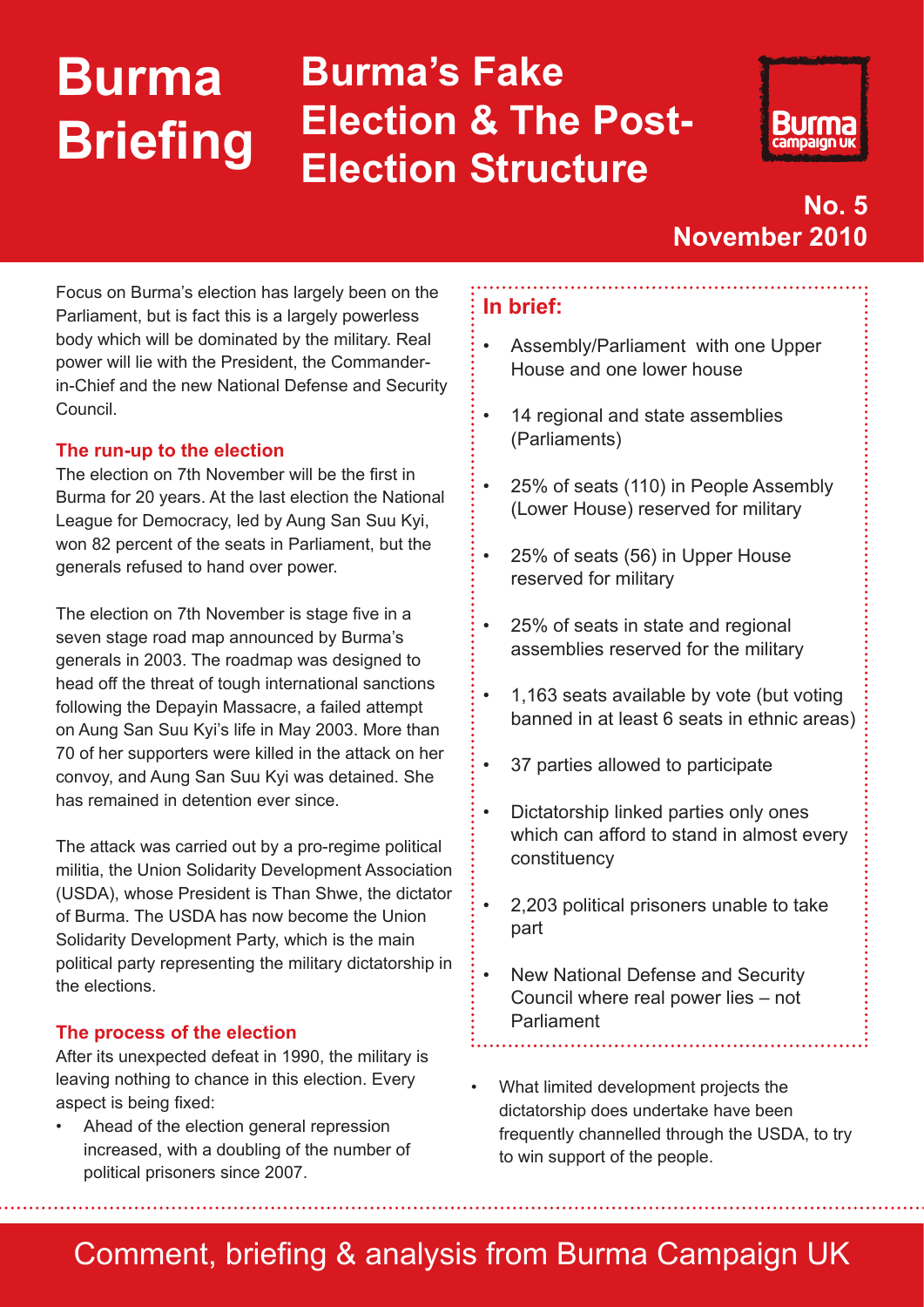- NLD and other democracy activists faced regular harassment, restrictions and intimidation.
- All media is censored and full of articles promoting the dictatorship and USDA/USDP, and attacking the NLD and other pro-democracy groups.

An 18 member Union Election Commission, with members solely chosen by the dictatorship, has released severely restrictive election laws governing how parties can campaign. Members of the commission include people on the European Union visa ban list for their part in giving harsh sentences to democracy activists arrested during the 2007 uprising. Restrictive laws include:

- People serving prison sentences cannot take part. This excludes more than 2,200 political prisoners from the elections.
- Huge fees are required to stand as a candidate. The \$500 fee is more than the average annual income in Burma.
- All election materials have to be approved and can be censored. This is equivalent to the Labour Party in the UK having to get approval for its leaflets from the Conservative Party, or vice versa.
- Permission to hold public meetings has to be applied for in advance, and details given on how many people will attend, who will speak and what they will speak about.
- Political parties have to apply to be officially registered by the dictatorship, with strict conditions applied.
- Candidates for political parties have to be approved by the election commission.
- A catch-all phrase of making no speeches or activities which 'tarnish the image of the state', is designed to stop candidates criticising the government and election. If applied in the UK David Cameron could have been jailed for saying Britain had a 'broken society' during the May 2010 election.
- All media coverage of the election is censored.
- International media are banned from sending journalists to cover the election.
- International observers are not allowed.
- Voting has been banned in many ethnic areas.



Credit: Irrawaddy

#### **Laws designed to exclude the main opposition party**

The requirement for political parties to expel members serving prison terms appears specifically designed to make it impossible for the NLD to register under these rules. 413 members of the NLD are currently in detention, and many have made huge sacrifices and are suffering appalling treatment.

In addition, the election law requires the NLD, if it registered as a political party, to support and defend a new constitution written by the dictatorship which is designed to maintain dictatorship, deny genuine democracy, and does not grant basic human rights. Again this was an unacceptable condition.

#### **Even more harassment and hurdles and fixes**

- There are countless reports of harassment of people in parties not allied with the dictatorship. Candidates and their families have been targeted. There are also reports of bribes and threats.
- Some ethnic political parties have not been allowed to register, including The Kachin State Progressive Party, likely to have been the most popular Kachin party.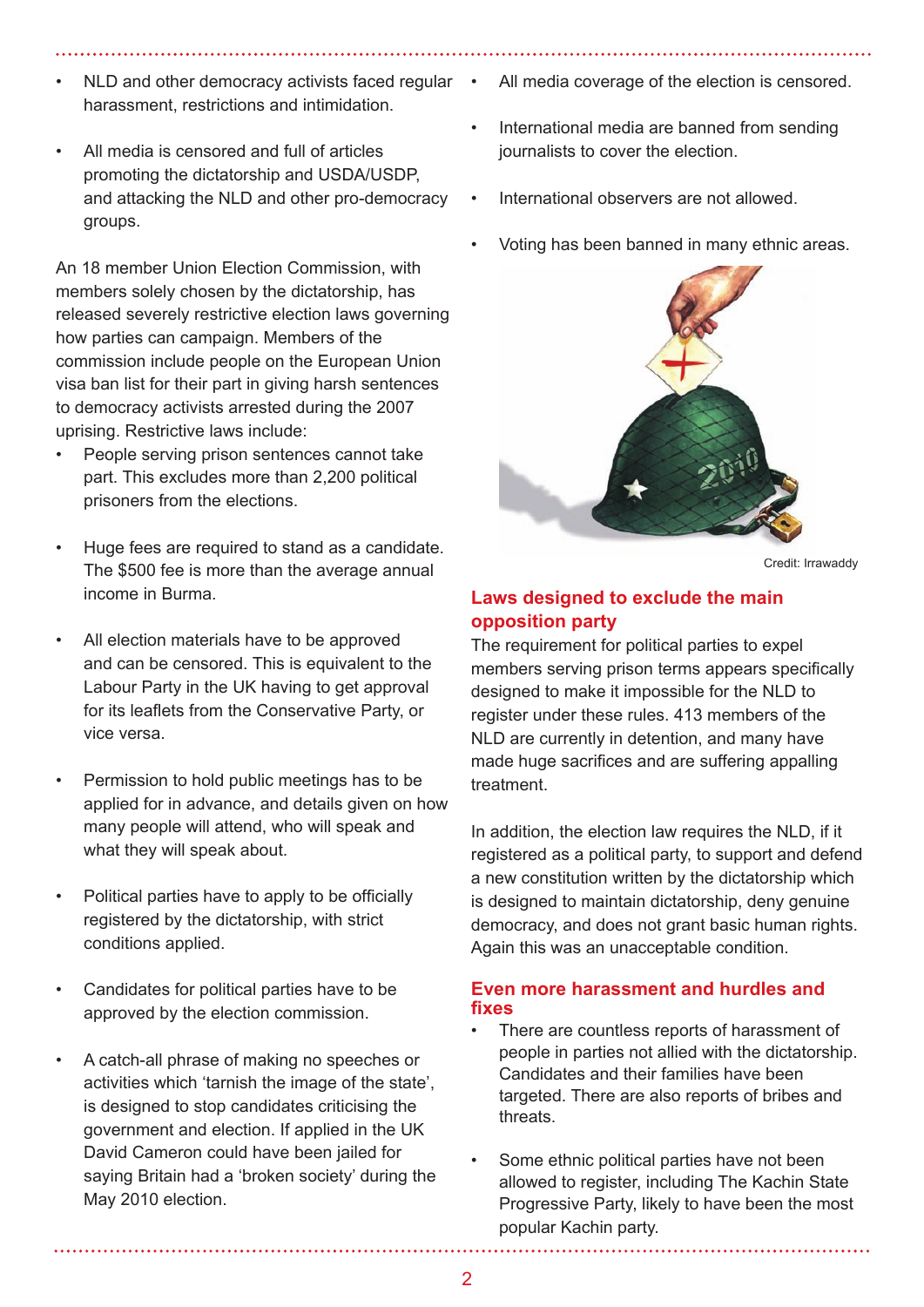- Military Commanders cast bloc votes for the soldiers they command.
- Government employees have already been forced to vote for pro-military parties.
- There are accusations of selective voting for Burmese abroad and activists not invited to vote.
- Hundreds of thousands of people and their families in state-linked jobs such as the Army and civil service were told to vote for the USDP in ballots in advance of the election.

#### **MPs in new Parliament won't have real power**

- After the election the military dictatorship will hand-pick some members of the Parliaments, who will form an Electoral College formed of three groups, which each choose a candidate for Vice-President. One group has MPs from the region and states, one group has MPs from townships and population, and the other group will be soldiers in the military who are in Parliament.
- The heads and deputy heads of the upper and lower house then decide if the candidates have the required qualifications to be President and Vice-Presidents, and if so there is then a vote in both houses to choose the President, with the two losers becoming Vice-Presidents. As the military and their parties will dominate the Parliaments, they will have complete freedom to select their own candidates.
- The President and Vice-Presidents do NOT have to be elected representatives, or even military representatives, in the Parliament.
- If they do have seats in the Parliament, they have to resign from them.
- The President will then form a government.
- The President and Vice-Presidents must come from the military, although they could be retired military officers.
- The new governmental system is Presidential, not parliamentary. Almost all government powers lie with the President.
- Unless he breaks the law, the President is not accountable to the Parliament.
- The President chooses government ministers.
- The ministers do not have to be members of Parliament.
- Ministers report to the President, not Parliament.
- The Parliament has no right to question the President on policies; the President chooses whether or not he wants to speak to Parliament.

## **MPs in the new Parliament won't have free speech**

- MPs are not allowed to criticise the constitution, instead they must defend it. So if they call for democratic change, which requires constitutional change, they risk being jailed.
- If an MP does say something which is deemed against the law, it is removed from the official Parliamentary record.
- All existing repressive laws remain in place, including censorship. So even if an MP does speak out, it is unlikely to be reported in the media.

### **The Military remain above both the President and the Parliament**

- The Military is independent in all matters, including its budget, and the running of military owned companies.
- The head of the Military decides who the Home Affairs Minister, Border Affairs Minister, and Defense Minister will be. This also applies in state and regional Parliaments.
- The Military effectively has a veto over any legislation passed by the Parliament, if it deems it to be a threat to national security or national solidarity. (The use of the word 'solidarity' is believed to refer to any moves by ethnic parties in regional Parliaments to promote and protect their cultures or increase levels of autonomy.)
- The military can assume control of the government at any time if it deems there is a threat to national unity or solidarity.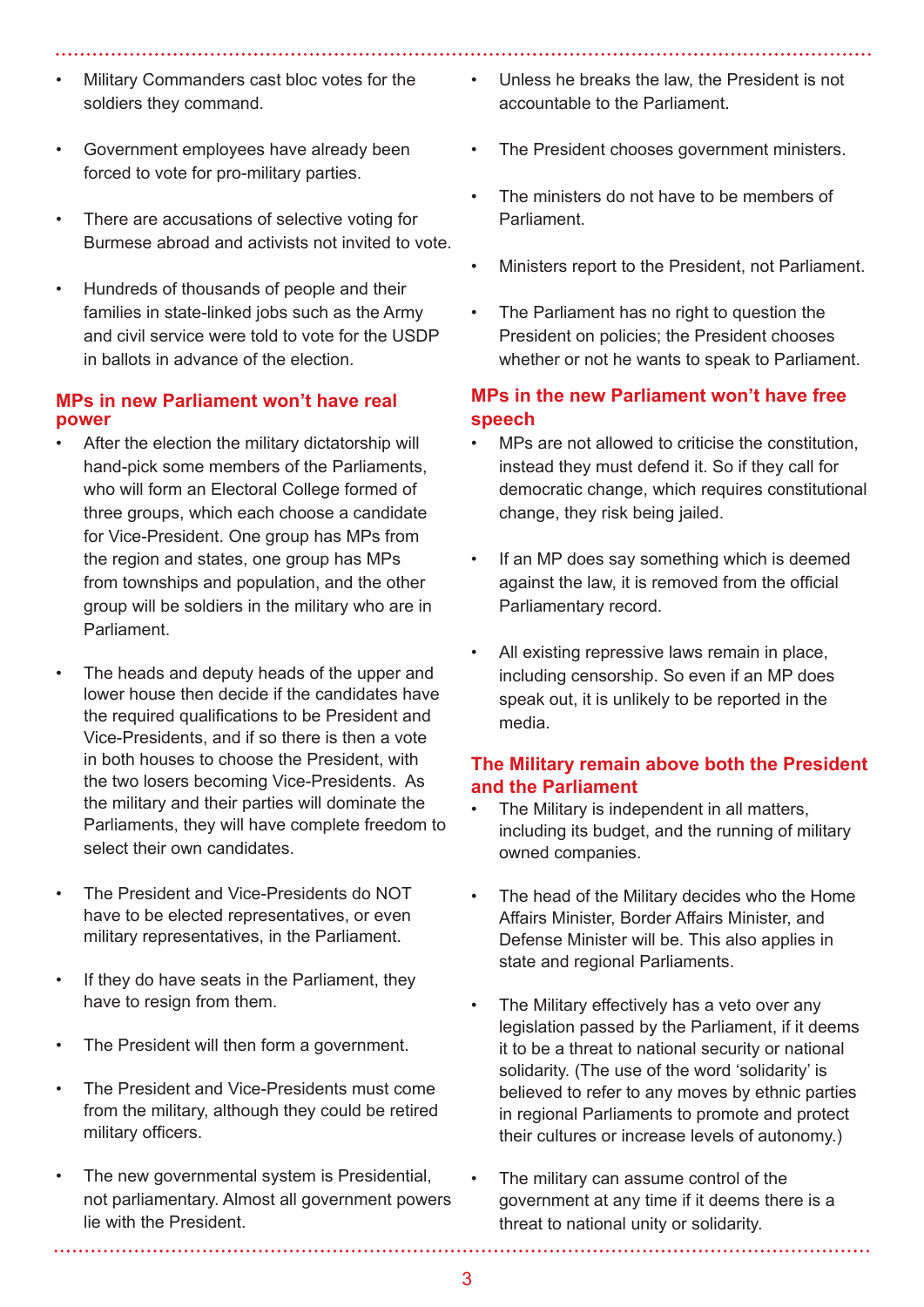The military can independently take military action within Burma without approval from Parliament or the President.



The future role of Than Shwe has not been revealed.

## **Power lies with a new National Defense and Security Council (NDSC), not the Parliament**

- Real power is likely to lie within the NDSC. which has eleven members, including the President and Commander-in-Chief of the Defense Services. None of the members need to be elected.
- This is a transition from the State Law and Order Restoration Council (SLORC) which seized power in 1988 after the democracy uprisings. SLORC then renamed itself the State Peace and Development Council on the advice of an American public relations firm. It will now be the NDSC.
- Membership:

The President (who must have military experience) Vice President (who must have military experience) Vice President (who must have military experience) Speaker of Pyithu Hluttaw (Lower House) Speaker of Amyotha Hluttaw (Upper House) Commander-in-Chief of the Defense Services (from the military) Deputy Commander-in-Chief of Defense Services (from the military) Minister for Defense (chosen by the military) Minister for Home Affairs (chosen by the military) Minister for Foreign Affairs Minister for Border Affairs(chosen by the military)

Eight of the eleven positions will be either serving or former military men, or chosen by the military. Two more will be chosen by a Parliament controlled by the military, and the final position chosen by a serving or former soldier.

## **An unfair system that is impossible to change without military agreement**

With a majority of more than 75 percent required to change the constitution, it is impossible to promote democratic change without agreement from the military.

It has been argued that while the current Parliament may be full of pro-regime parties and soldiers, in future elections over the next 5-15 years this may change. Even if one was to accept that that for 15 years or more the people of Burma can continue to suffer appalling human rights abuses, including rape, torture, arbitrary executions and other acts constituting war crimes and crimes against humanity, this argument still ignores the reality of the situation in Burma. The military have a constitutional veto over democratic reform, now and in 15 years time.

Even if by some miracle future elections in 2015 or 2020 elections were free and fair, and pro-regime parties lost all their seats, the military, by having 25 percent of seats in Parliament, still have a veto over constitutional democratic change.

Even if miracles became even more abundant, and a handful of soldiers were willing to vote with all the elected officials to reform the constitution, and those soldiers were not replaced by the military before the vote, the Commander-in-Chief of the Defence Services can constitutionally take full control of the country if he decided such reforms are a threat to national security or national solidarity.

It is impossible for Parliament to be a forum for the provision of any genuine democratic change unless the military agree to it.

Those arguing that over the long term parliament could be a forum for political change are in fact depending on a single factor, that at some point the Commander in Chief of the Defence Services will decide to hand over power.

A strategy that depends on crossing our fingers and wishing for a liberal in military clothing to somehow become Commander-in-Chief is simply not credible.